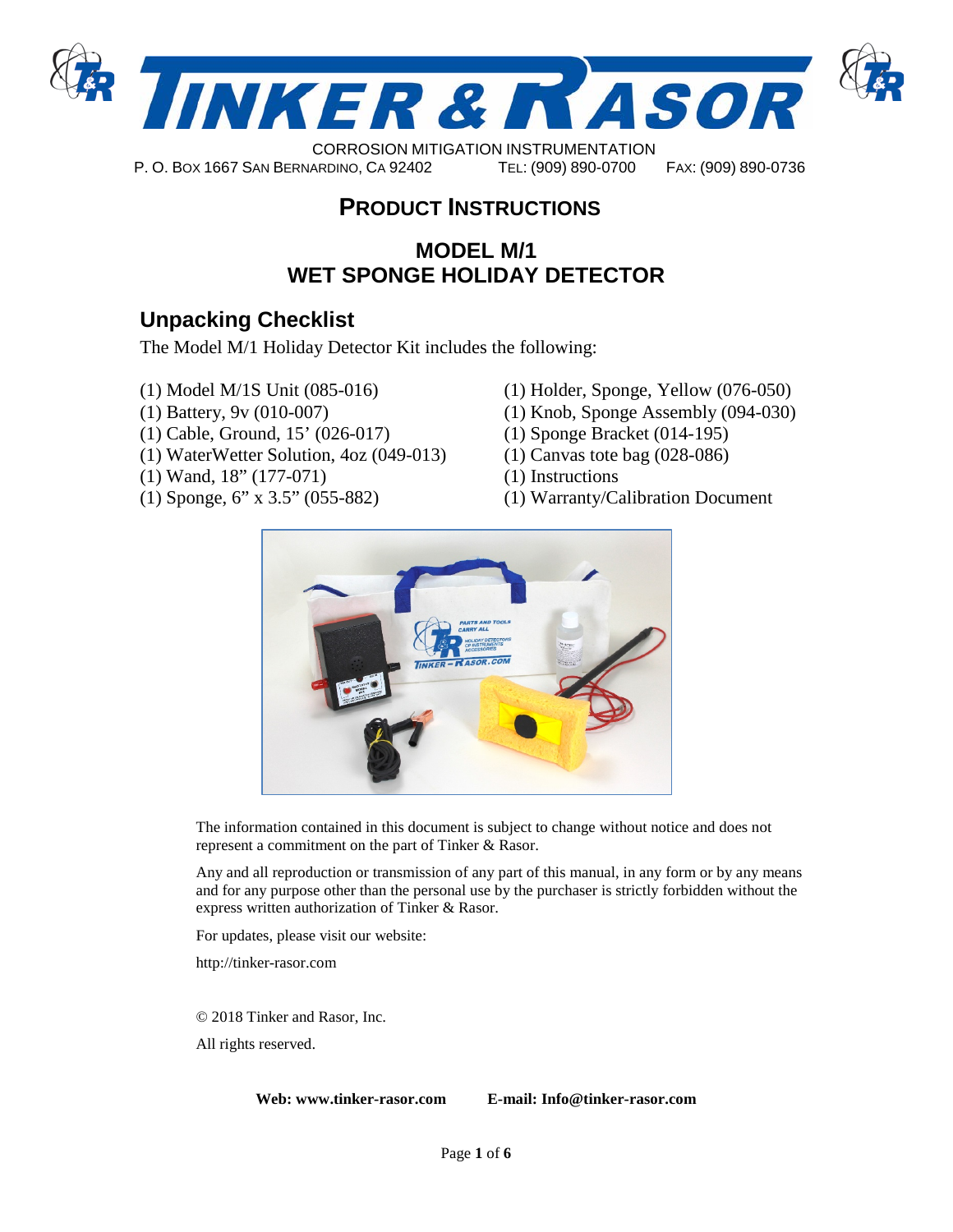

P. O. BOX 1667 SAN BERNARDINO, CA 92402 TEL: (909) 890-0700 FAX: (909) 890-0736

## **PRODUCT INSTRUCTIONS**

## **DESCRIPTION**

The Model M/1 Holiday Detector is a highly sensitive device designed to locate holidays (pin holes, voids, etc.) in thin film protective coatings of relatively high electrical resistance when such films are applied to the surface of material of low electrical resistance. In these applications, such as painted metal surfaces, the Model M/1 Holiday Detector will locate these points very accurately with an audible and visual signal. This method of inspection of thin film is a non-destructive test and will not injure the protective coating.

## **EQUIPMENT**

The Model M/1 Holiday Detector consists of a portable battery powered electronic instrument, a wand handle, sponge assembly (open cell sponge ships compressed, will expand with water), and ground wire. The instrument is housed in a sturdy plastic case with provision for attachment of optional (not included) headphones.

The detector is a "non-destructive wet sponge" type holiday detector. The basic electronic design of the Model M/1 Holiday Detector is that of a very sensitive circuit which is energized by one 9v battery. When current of 500 or 700 (+/- 10/%) micro-amperes flows in the circuit, an audible and visual signal is actuated.

The test lead wire used in the ground wire can handle a minimum of 100 milliamps at 100 volts. If replacement or additional wire is needed, make sure it meets these requirements. Up to 100' length of ground wire does not adversely affect the detectors operation, in most cases. If adding additional ground wire, 14 AWG stranded or equivalent is recommended.

The exploring electrode is open-cell sponge material and is conductive when saturated with a wetting solution. The sponge electrode is attached to the non-conductive wand handle by means of the bolt with knob, plastic sponge holder and backing plate.

The wetting solution should consist of potable tap water and a wetting agent. The ratio of one (1) ounce agent to one (1) gallon tap water is recommended. Tinker & Rasor *WATER-*WETTER© is a non-sudsing wetting agent, available in 8 oz. bottles, factory direct or through stocking distributors.

The M/1 is powered by a replaceable 9v battery. The instrument is powered On by sliding the On/Off switch at the top of the case. A Blue LED indicates power.

NOTE: on older M/1 units, a low running tone was used to indicate the instrument was powered On.

The M/1 has belt loops on the back of the instrument so that it can be worn around the waist.

#### **PRE-ELECTRICAL TEST PROCEDURES**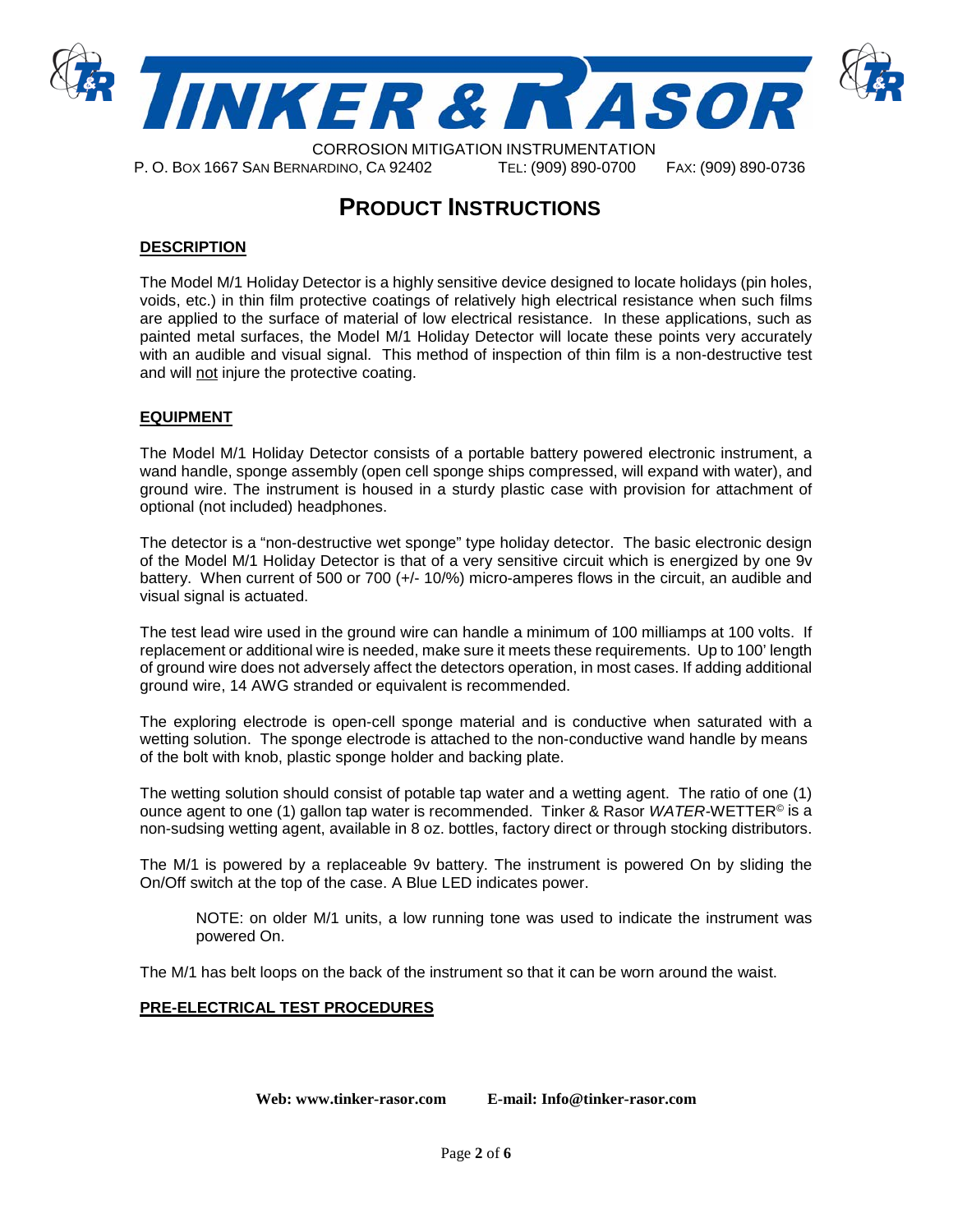

CORROSION MITIGATION INSTRUMENTATION

P. O. BOX 1667 SAN BERNARDINO, CA 92402 TEL: (909) 890-0700 FAX: (909) 890-0736

## **PRODUCT INSTRUCTIONS**

The protective coatings should be dry and free of all contamination prior to electrical holiday testing. Proper curing and drying time of the protective coating must be established prior to conducting electrical holiday testing.

**Note**: Solvents retained in the protective coating film can cause erroneous indications (false holidays) during electrical testing.

The dry film thickness should not exceed 20 mils when electrical holiday testing is done with the low voltage Model M/1 Holiday Detector. Film thickness should be determined with a nondestructive dry film thickness gauge to make sure limits are not exceeded.

*Special Note: Ordinary tap water will generally suffice to dampen the sponge electrode, provided the protective coating thickness does not exceed 10 mils. The factory recommended practice is to use a wetting agent at all times, regardless of coating thickness up to 20 mils. The low voltage holiday detector is not recommended for coatings greater than 20 mils of thickness.*

Check battery voltage. This can be done by shorting the wet sponge with the bare end of the ground cable of the holiday detector. If a steady, level audible signal is heard, the battery voltage is OK. If the audible signal starts to attenuate while testing, REPLACE battery. Note: A battery output voltage drop of over 10% also indicates weak battery.

#### **HOLIDAY DETECTOR ASSEMBLY**

Assemble the Holiday Detector by first connecting the ground cable to the case. Insert the ground cable banana jack into the 5-way binding post. Connect the Red wand handle cable to the other 5 way binding post.

Attach the sponge bracket (aluminum piece), sponge, sponge holder (plastic piece) and the knob with threaded bolt through all and screw down on the wand end. See Figure 1. Saturate the sponge in a wetting solution.



#### **Figure 1**

NOTE ON SPONGE: The Model M/1 sponge is shipped in a dry and compressed state. The sponge will grow larger and pliable when saturated with water.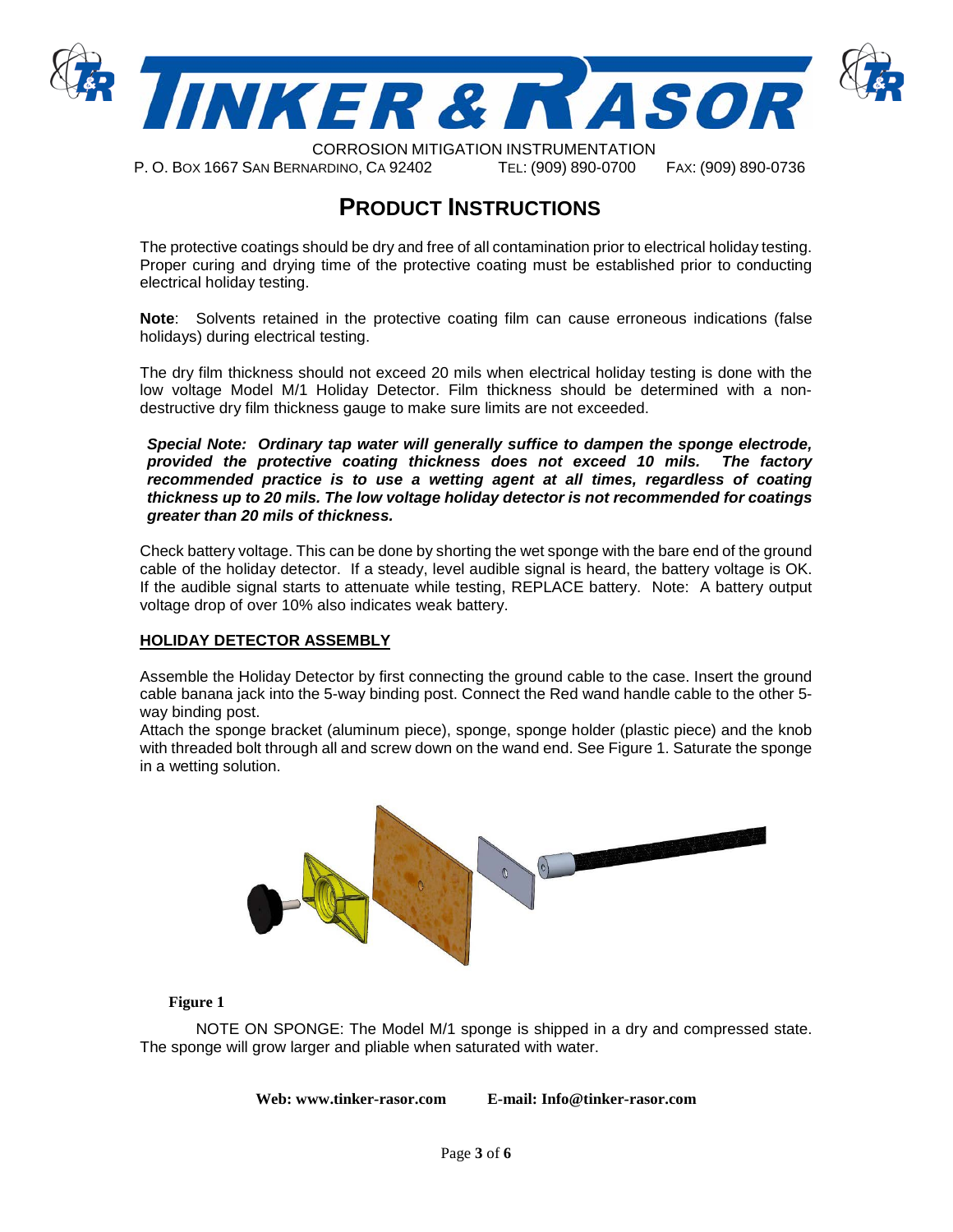

CORROSION MITIGATION INSTRUMENTATION P. O. BOX 1667 SAN BERNARDINO, CA 92402 TEL: (909) 890-0700 FAX: (909) 890-0736

## **PRODUCT INSTRUCTIONS**

## **CHANGING THE BATTERY**

The M/1 is powered by a replaceable 9v battery. To access the battery, locate the battery holder on the back of the Red case. See Figure 2. Use a fingernail or small flat head screwdriver to open the battery holder and rotate up away from the case.

Remove the old battery and replace with the new battery. When replacing the battery, observe polarity. See Figure 3. The 9v battery has two terminals side by side. The smaller terminal is the Positive (+) connection, **Figure 2** as indicated on the battery (most batteries). The larger terminal on the battery is Negative (-). When connecting the 9v battery to the battery connector, ensure that the terminals are mating with the corresponding connector. If the battery holder does not close easily the battery may be in backwards.

#### **ELECTRICAL TESTING PROCEDURES**

The sponge electrode should contain sufficient amount of wetting solution to assure moisture penetration from the sponge electrode into any defect that may be present in the protective coating. Excess wetting solution should be squeezed out of the sponge electrode.

Attach ground wire directly to the bare structure (substrate) under test. On coated steel structures the ground wire must be directly connected to the bare metal.

On coated concrete structures the ground wire should be connected directly to the reinforcing steel embedded in the concrete. If rebar is not present, a ground connection to the concrete can be made by placing the bare end of the ground wire against the bare concrete surface and anchor it down with a burlap bag filled with damp sand.

The ground wire can be checked quickly for proper connection by contacting the wetted sponge electrode to the bare structure and observing an audible signal, indicating correct electrical continuity of the holiday detector circuit.

The rate of inspection speed of the sponge electrode over the protective coated surface should not exceed sixty (60) linear feet per minute. Using a double stroke of the sponge electrode over each area assures better inspection coverage with less likelihood of any missed areas.

#### **CALIBRATION**

Factory calibration on Model M/1 Holiday Detectors is set at 700 micro-amperes (+/- 10%) of current flow to complete the circuit for the audible signal to indicate a coating holiday on metal substrates. For coatings on concrete substrates, the Model M/1 must be adjusted for current flow of 500 microamperes (+/- 10%).

**Web: www.tinker-rasor.com E-mail: Info@tinker-rasor.com**





**Figure 3**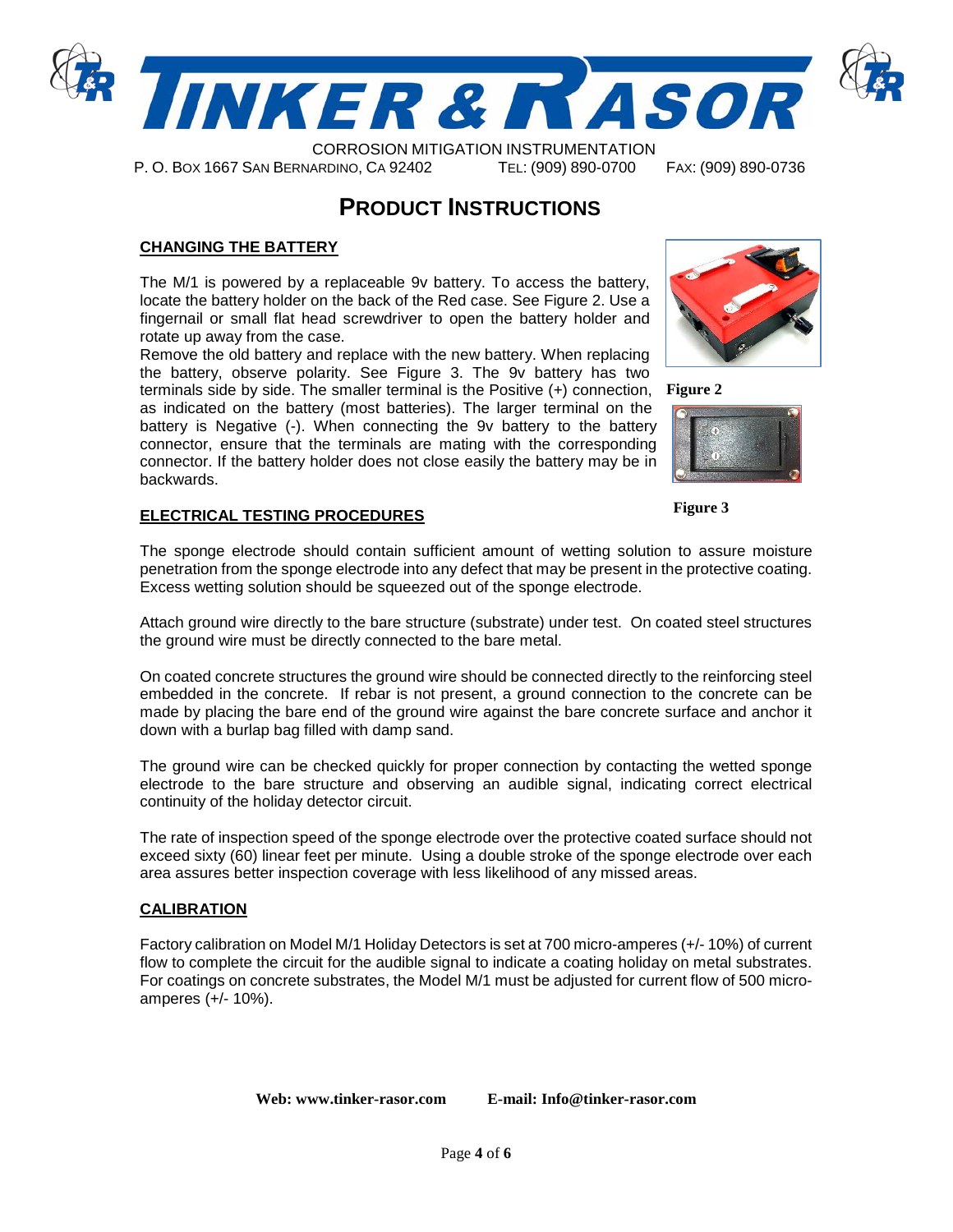

P. O. BOX 1667 SAN BERNARDINO, CA 92402 TEL: (909) 890-0700 FAX: (909) 890-0736

## **PRODUCT INSTRUCTIONS**

## **ADJUSTMENT OF SIGNAL SYSTEM**

Model M/1 Holiday Detector sensitivity may be verified by simply depressing push buttons on the front of the instrument. The instrument is Factory set for use on steel structures.

For use on steel structures, depress **BLACK** button (80K); Detector should signal and **LED** will light if detector is in calibration.

Depress **RED** button (90K): Detector should **NOT** signal and **LED** will **NOT** light if detector is in calibration.

If the detector signals when both the **BLACK** button (80K) and the **RED** button (90K) is depressed, the unit is set for concrete structures. The adjustment is a small jumper setting on the main circuit board. This jumper is accessible by removing the Red case. See Figure 4. Care must be used when separating the Red and Black halves of the case, as the Battery holder is mounted in the Red case and wired to the main board mounted in the Black case.

If the BLACK button (80K) fails to signal, the instrument is not in calibration and should be sent for Factory calibration.



**Figure 4**

All accessories included with the instrument (page 1 list) are available for purchase, including additional sponges. Sponge electrodes are available in standard size, as included with new instruments, or as custom size widths, or as disks for internal pipeline coatings. Contact T&R for details.

The M/1 can use optional headphones for loud/noisy environments. Headphones are available for purchase from Tinker & Rasor or many standard headphones with 3.5mm jack will work with the M/1. Older versions of the M/1 accepted a ¼" stereo jack headphone.

#### **FACTORY REPAIRS**

**ACCESSORIES**

Holiday Detectors returned to the factory for repairs should be sent TRANSPORTATION PREPAID. In most cases the detector can be repaired and returned the same day it is received at the factory.

#### **WHEN ORDERING PARTS FOR YOUR DETECTOR OR REQUESTING FURTHER INFORMATION ALWAYS GIVE THE DETECTOR'S SERIAL NUMBER.**

**Visit [www.tinker-rasor.com/repair](http://www.tinker-rasor.com/repair) for shipping information and the Repair Form** 

103-278